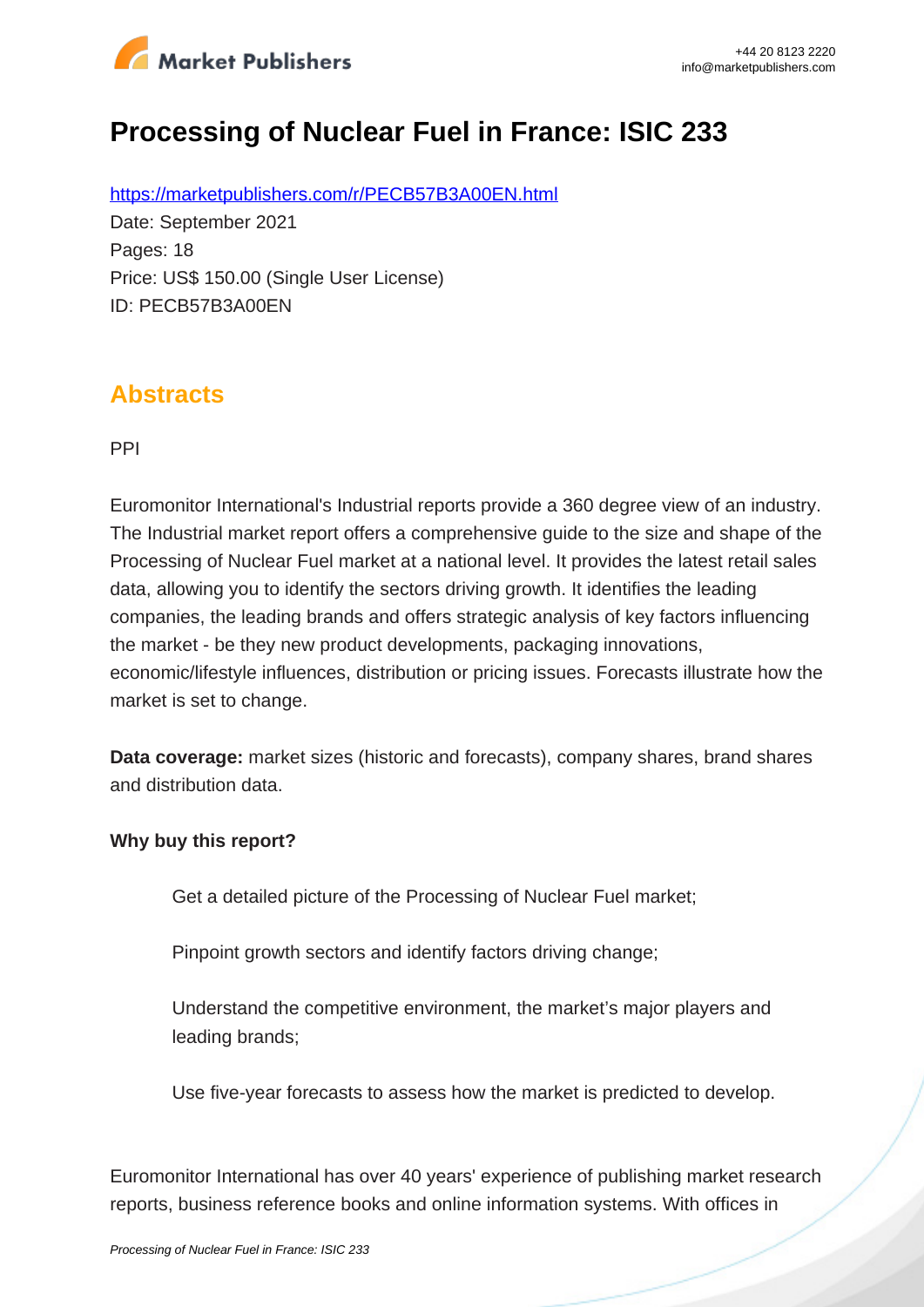

London, Chicago, Singapore, Shanghai, Vilnius, Dubai, Cape Town, Santiago, Sydney, Tokyo and Bangalore and a network of over 800 analysts worldwide, Euromonitor International has a unique capability to develop reliable information resources to help drive informed strategic planning.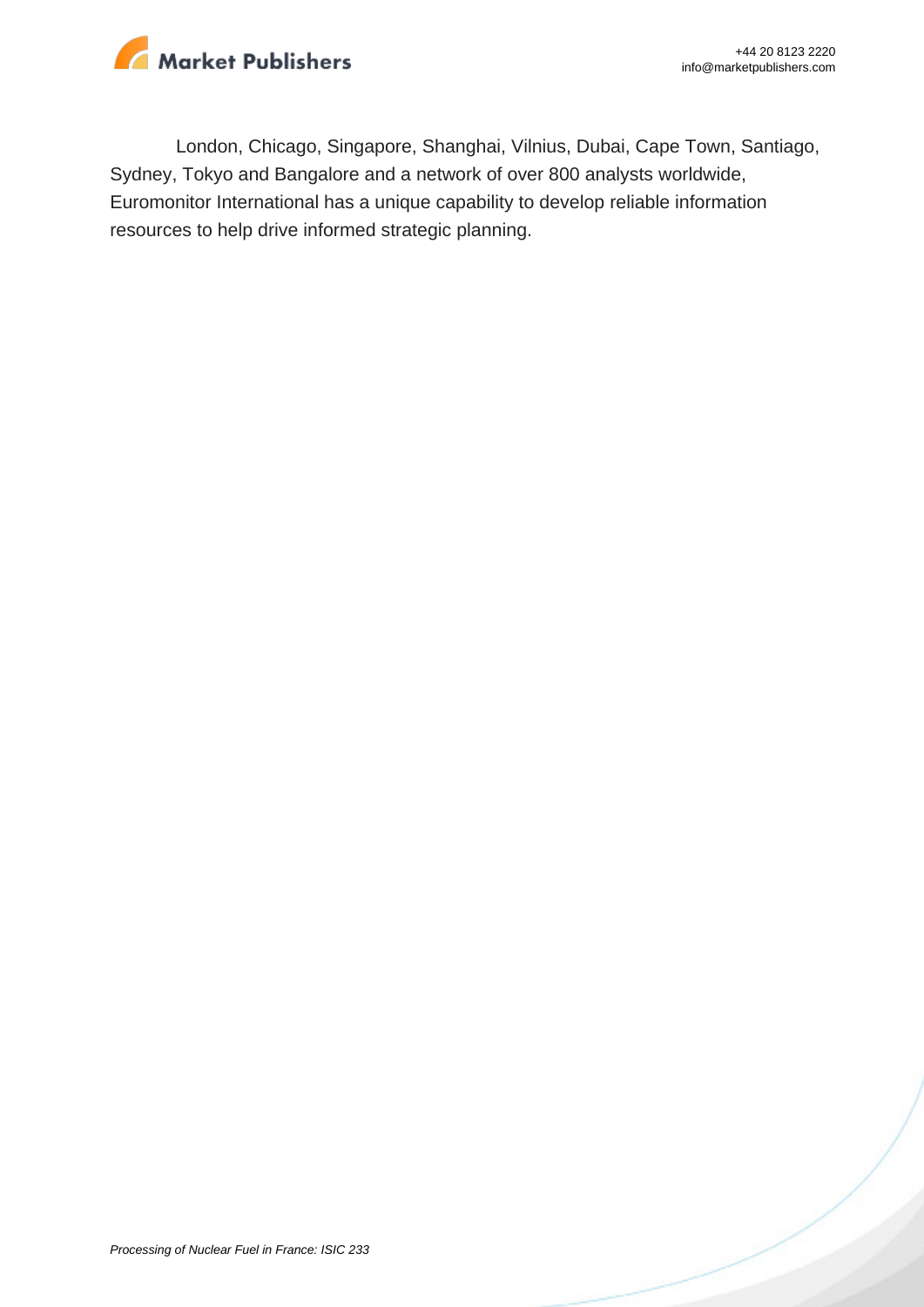

## **Contents**

PROCESSING OF NUCLEAR FUEL IN FRANCE: ISIC 233 **HEADLINES** INDUSTRY OVERVIEW PRODUCTION SCORECARD Summary 1 Scorecard of Production Pillar 2020 CHART 1 Production Value Regional Comparison 2020 CHART 2 Production Value per Capita Regional Comparison 2020 CHART 3 Production Value Growth Regional Comparison 2015-2025 CHART 4 Future and Absolute Growth of Production Value Regional Comparison 2020-2025 CHART 5 Production Value 2015-2025 CHART 6 Production Value per Employee 2015-2020 CHART 7 Exports 2015-2020 CHART 8 Exports Regional Comparison 2020 COST STRUCTURE CHART 9 Cost Structure 2015-2020 CHART 10 B2B Costs and Growth 2020, LCU million CHART 11 Profit and Profit Margin 2015-2020 CHART 12 Average Salary 2015-2020 CHART 13 Labour Costs and Employee Productivity Comparison 2015-2020 FIRMOGRAPHICS CHART 14 Number of Companies by Size 2015/2020 CHART 15 Competitive Landscape Structure by Company Size 2015/2020 CHART 16 Top Companies' Ranking 2015-2020 and % of Production Value 2020 MARKET OVERVIEW CONSUMPTION SCORECARD Summary 2 Scorecard of Consumption 2020 CHART 17 Market Size Regional Comparison 2020 CHART 18 Market Size per Capita Regional Comparison 2020 CHART 19 Market Size Growth Regional Comparison 2015-2020 CHART 20 Market Structure by Buyer 2015-2020 CHART 21 Market Structure 2015-2020 CHART 22 Imports 2015-2020 CHART 23 Imports Regional Comparison 2020 ATTRACTIVENESS INDEX CHART 24 Attractiveness Index in Selected Industries 2020 ECONOMIC CONTEXT AND LABOUR MARKET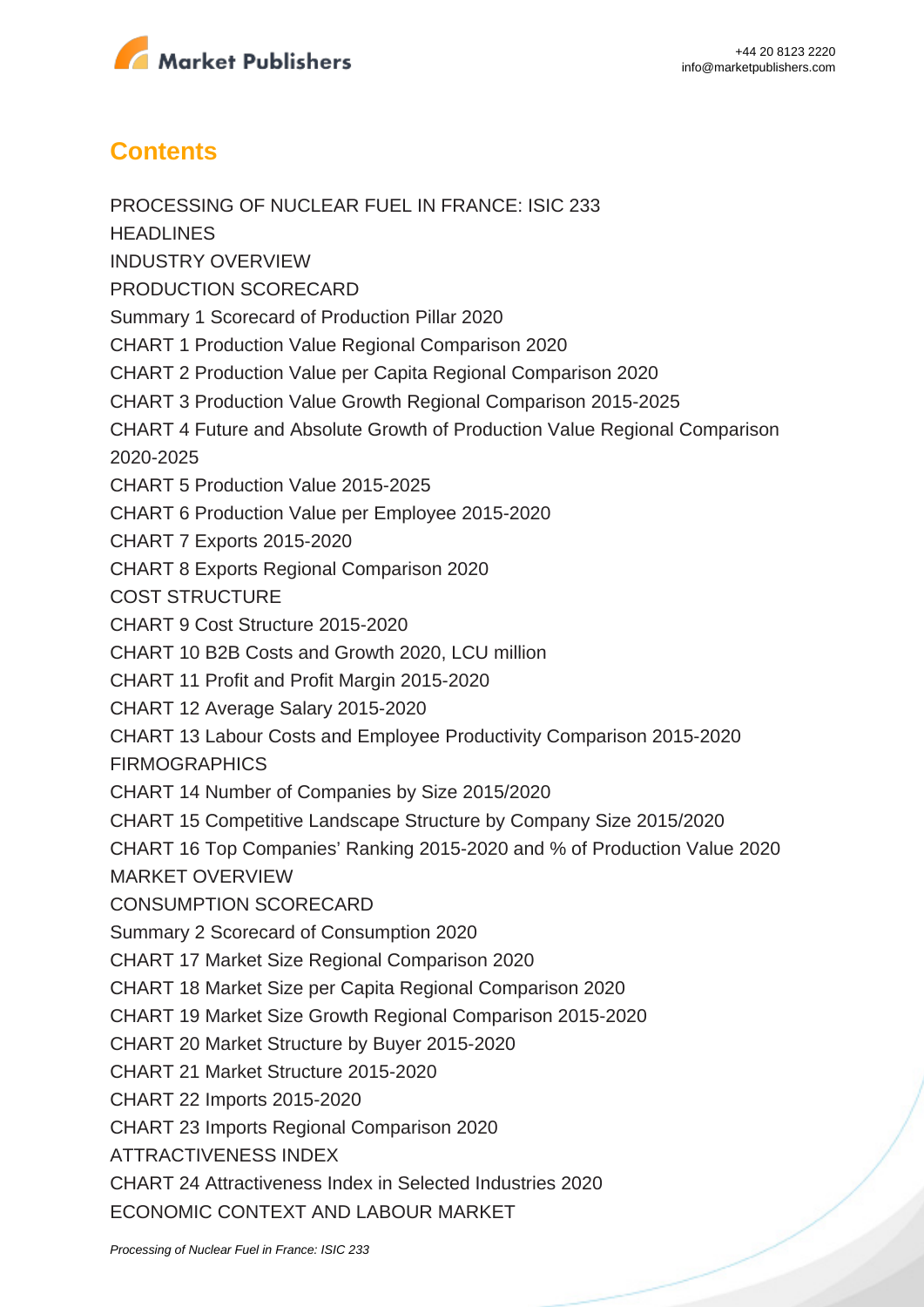

Summary 3 Economic Context and Labour Market 2020